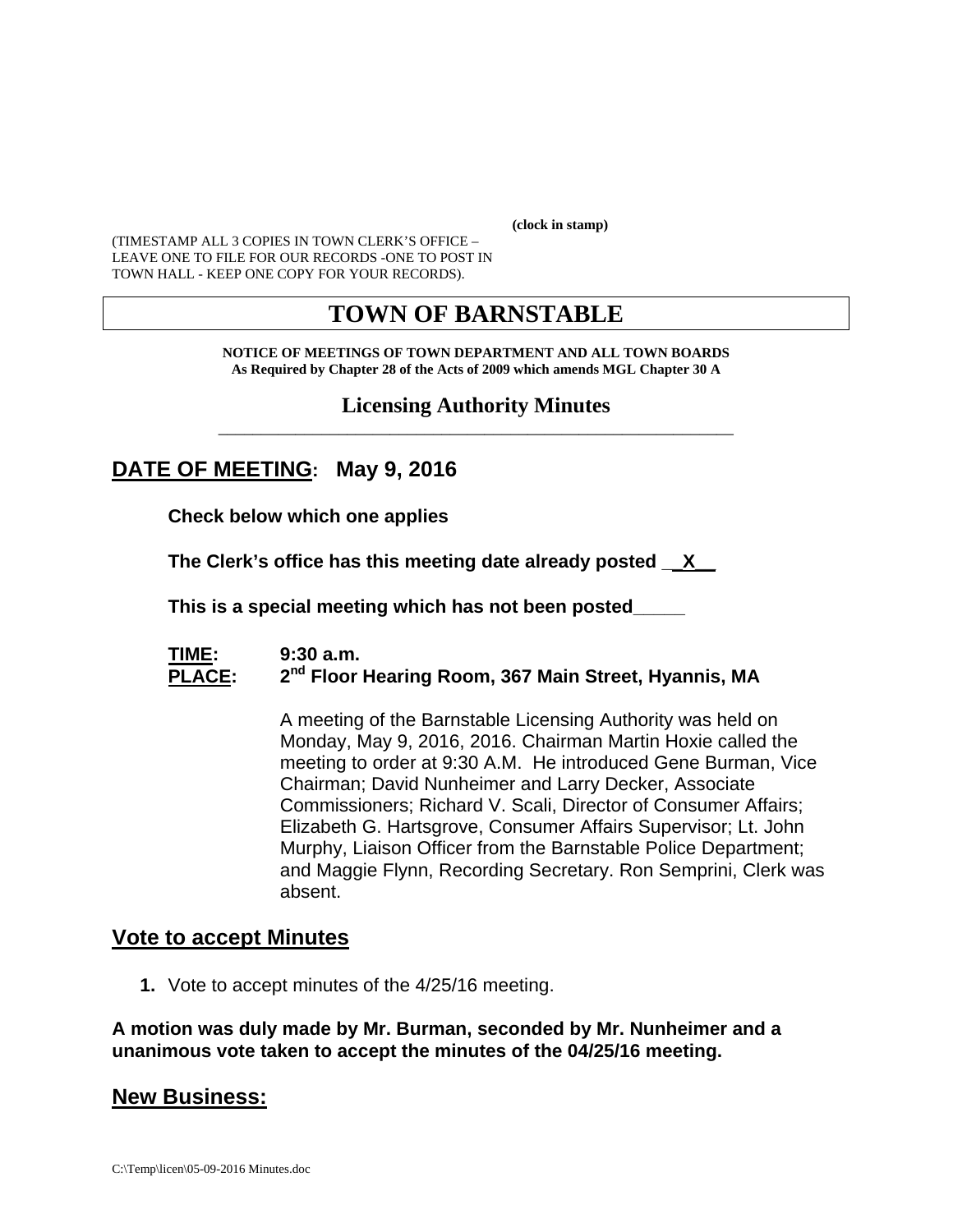1. **Application for a New One Day Entertainment and Wine Only Licenses:** Application of Matthew Palmer on behalf of St. Mary's Church for a one day entertainment license and one day wine license for the Viva I'talia Dinner and Concert event. The event is to be held at the St Mary's Parish Hall, 3055 Main St., Barnstable on May 13, 2016 from 6:00 PM – 8:30 PM. Entertainment to include a silent auction and a 3 piece band.

*Matt Palmer appeared; the event is sold out. Orleans Wine and Spirits is providing alcohol.* 

**A motion was duly made by Mr. Burman, seconded by Mr. Nunheimer and a unanimous vote taken to accept the application as presented.** 

2. **Application for a New One Day Entertainment and All Alcohol Licenses:** Application of PJ Richardson on behalf of the YMCA of Cape Cod for a one day entertainment license and all alcohol for the  $50<sup>th</sup>$  Anniversary Gala. The event is to be held at the YMCA of Cape Cod, 2245 Iyannough Rd., Hyannis on June 18, 2016 from 5:30 -11:00 PM. Entertainment to include a 2 piece band.

*PJ Richardson appeared on behalf of the application. Bartending Service of New England will serve the alcohol. Tickets are \$150.00. Mr. Scali asked about parking, there will be shuttle service.* 

**A motion was duly made by Mr. Burman, seconded by Mr. Nunheimer and a unanimous vote taken to accept the application as presented.** 

3. **Application for a Retroactive One Day Entertainment and All Alcohol License:** Application of David Kuehn on behalf of the Cotuit Center for the Arts for a retroactive One Day Entertainment and All Alcohol license for the  $3<sup>rd</sup>$  annual Kentucky Derby Fund Raising event. Event was held on May 7, 2016 from 3:00 to 7:00 PM at the Cotuit Center for the Arts, 4404 Falmouth Road, Cotuit.

*David Kuehn appeared on behalf of the application. Mr. Kuehn was under the impression that he was already fully licensed for this event. The event was a huge success. Mr. Scali reiterated the discussions that were held in the office. There have been neighborhood concerns, there is one gravel footpath. Classes and a caretaker only at 17 Savinelli Road; no other activity. Mr. Kuehn has stated that he has met with site plan review several times to discuss future plans.* 

**A motion was duly made by Mr. Burman, seconded by Mr. Nunheimer and a unanimous vote taken to accept the retroactive application as presented.**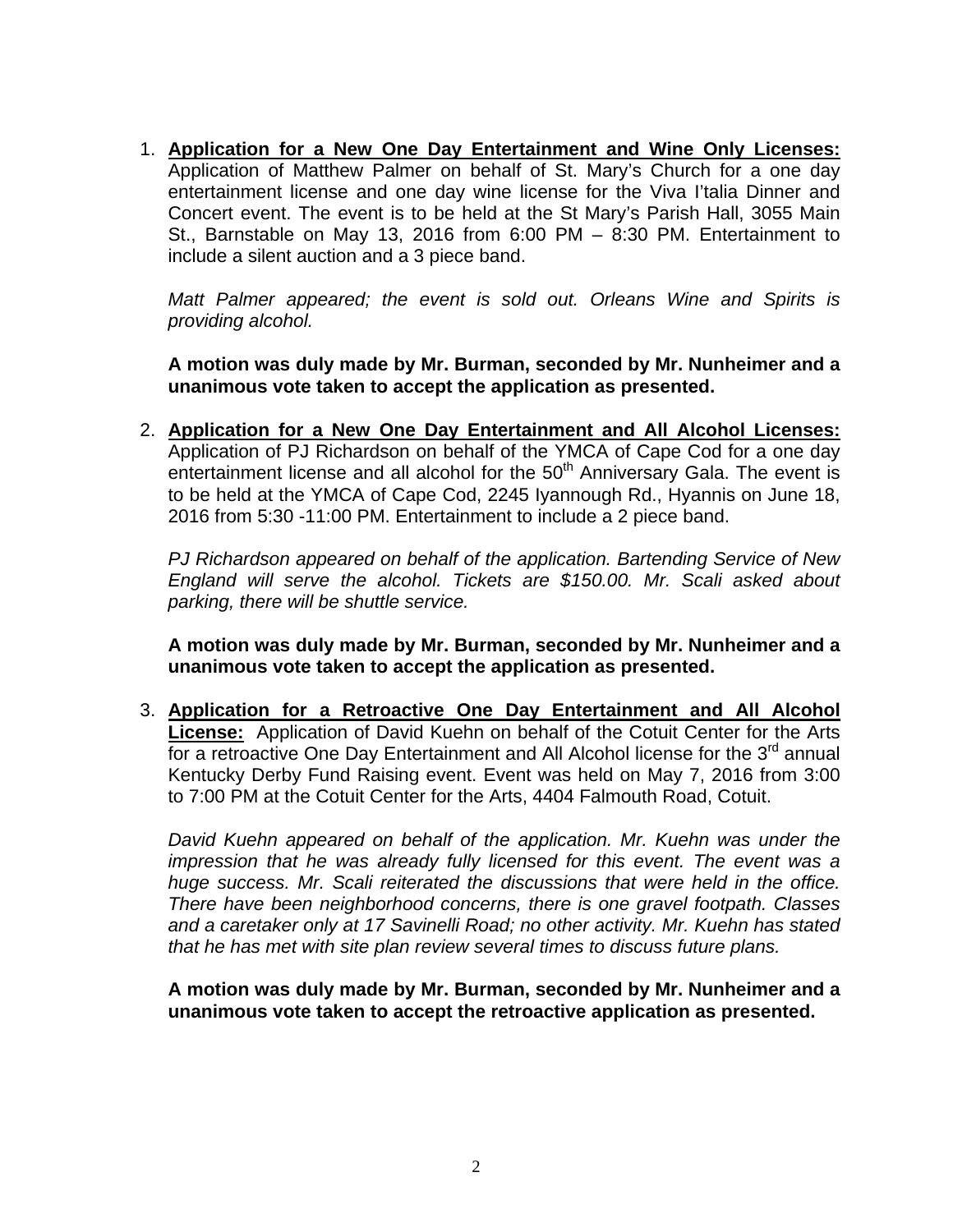#### 4. **Consent Agenda:**

**A motion was duly made by Mr. Burman, seconded by Mr. Nunheimer and a unanimous vote taken to accept the Consent Agenda as presented**.

### **Public Hearings:**

1. **Application for Change of Manager for an Annual Wine and Malt Retail Package Goods Store License:** Application of Speedway of Massachusetts LLC d/b/a Speedway, 50 Ocean St., Hyannis on their Annual Wine and Malt Retail Package Store License, for a Change of Manager from Mark Barbi to Jennifer Gunderway.

*Attorney Andrew Upton and Jennifer Gunderway appeared. She has been on site since March. She has gone through the Alcohol training. Mr. Burman has some concerns about the manager living in Plymouth. No manager can cover the hours the store is open. She will be on call 24 hours per day. There is a point of sale system in place. There is a shift leader available.* 

 **A motion was duly made by Mr. Burman, seconded by Mr. Nunheimer and a unanimous vote taken to accept the application as presented.** 

2. **Application for a Seasonal Common Victualler License:** Application of Barnacle Enterprises, d/b/a The Barnacle Too, 974 Craigville Beach Rd., Centerville, Tony Ninivaggi, Manager, for a Seasonal Common Victualler License. Seven picnic tables with 4 employees all approved by the Building Commissioner. No interior seats.

Hours of operation will be 8:00 am to 8:00 pm daily.

*Tony Ninivaggi appeared. No changes except for the menu.* 

**A motion was duly made by Mr. Burman, seconded by Mr. Nunheimer and a unanimous vote taken to accept the application as presented.** 

3. **Application for a Transfer of An Annual All Alcohol Common Victualler and New Live and Non-Live Entertainment Licenses and Karaoke:** Application has been filed to transfer the Annual All Alcohol Restaurant, Live and Non-Live Entertainment Licenses from J&S Montero LLC d/b/a Vista De Mare Diner, Sergio Montero, mgr, 430 Main St., Hyannis to Blue Moon Main Street Restaurant LLC., Daphnie C Foster, mgr, d/b/a Blue Moon Main Street Restaurant, 430 Main St., Hyannis.

Description of Premise: Front entrance and rear entrance from public lot. Four bathrooms, 38 interior seats and 24 exterior seats on outside patio with 5 employees all approved by the Building Commissioner on 4/5/16. Hours of alcohol sales: 11am – 12:45 am M-Sun.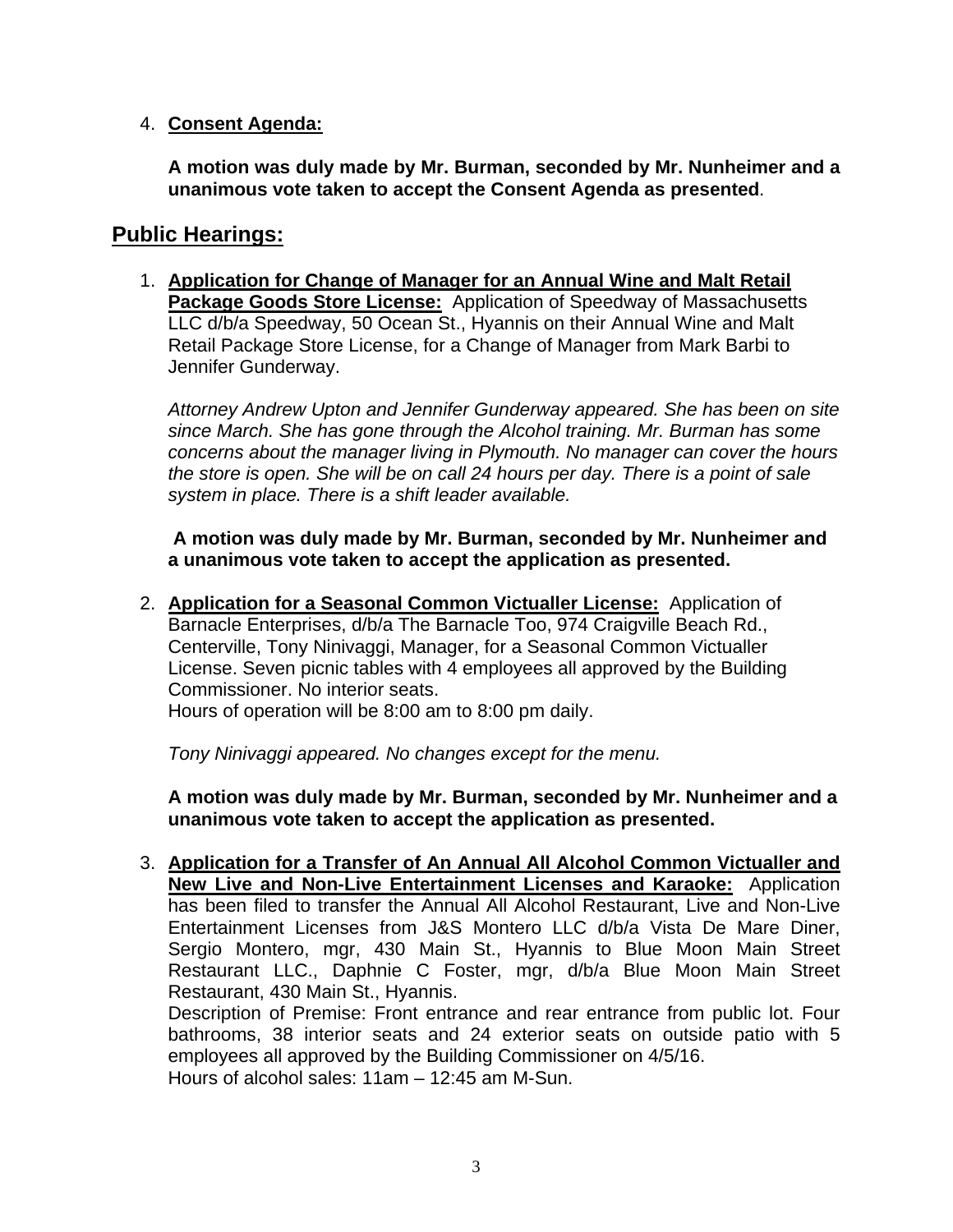Live Entertainment to include Karaoke and amplified music with one performer. Non-Live Entertainment to include: 2 televisions and recorded music at conversation level. Hours of both Live and Non-Live Entertainment: 10 am – 12:45 am.

*Attorney Jeffrey Johnson and Daphne Foster appeared on behalf of the application.* 

*The menu is more West Indian with a Caribbean flavor. She will be Tips licensed. Mr. Decker asked about clarification of the hours. Alcohol will be served beginning at 11:00 AM the restaurant will be open at 7:00 AM. . Karaoke will be in side only and the noise level will be monitored.* 

**A motion was duly made by Mr. Burman, seconded by Mr. Nunheimer and a unanimous vote taken to accept the application as presented.** 

## **Show Cause Hearing:**

1. **Show Cause Hearing for a Seasonal All Alcohol Common Victualler License :** The Barnstable Licensing Authority has scheduled a Show Cause Hearing to consider suspension, modification or revocation of the Seasonal All Alcohol Common Victualler and Entertainment licenses be called for Robin's Nest Grill Inc., d/b/a Eclectic Cafe, Edward Rosario, Manager, 606 Main Street, Hyannis for the following violations of the Town of Barnstable, MA Code:

### **§501-14:**

(1) Violation by the licensee of any provision of the relevant General Laws of the Commonwealth or the relevant Ordinances of the Town of Barnstable or of any rule or regulation of any Town of Barnstable agency or of the Alcoholic Beverages Control Commission or of any rule or regulation of the Licensing Authority. ie: failure to comply with IRS payment.

*Mr. Scali stated that the IRS visited the office and advised that the applicant had a tax lien issued against the Corporation. DUA and DOR are all satisfied* 

*Edward Rosario appeared before the Authority.* 

**\*\*\*\*Continued until 5/23/16\*\*\*\***

## **Licensing Division Updates:**

### **1. Licensing Department updates:**

*Ms. Hartsgrove reviewed the new Licensing fees that were approved by the Town Council. The new category is Arts and Cultural establishments with a general on premise. Special event late filing fee was also approved. June 5th the new fees will go into effect. Mr. Scali reviewed the advertising fee issue. The*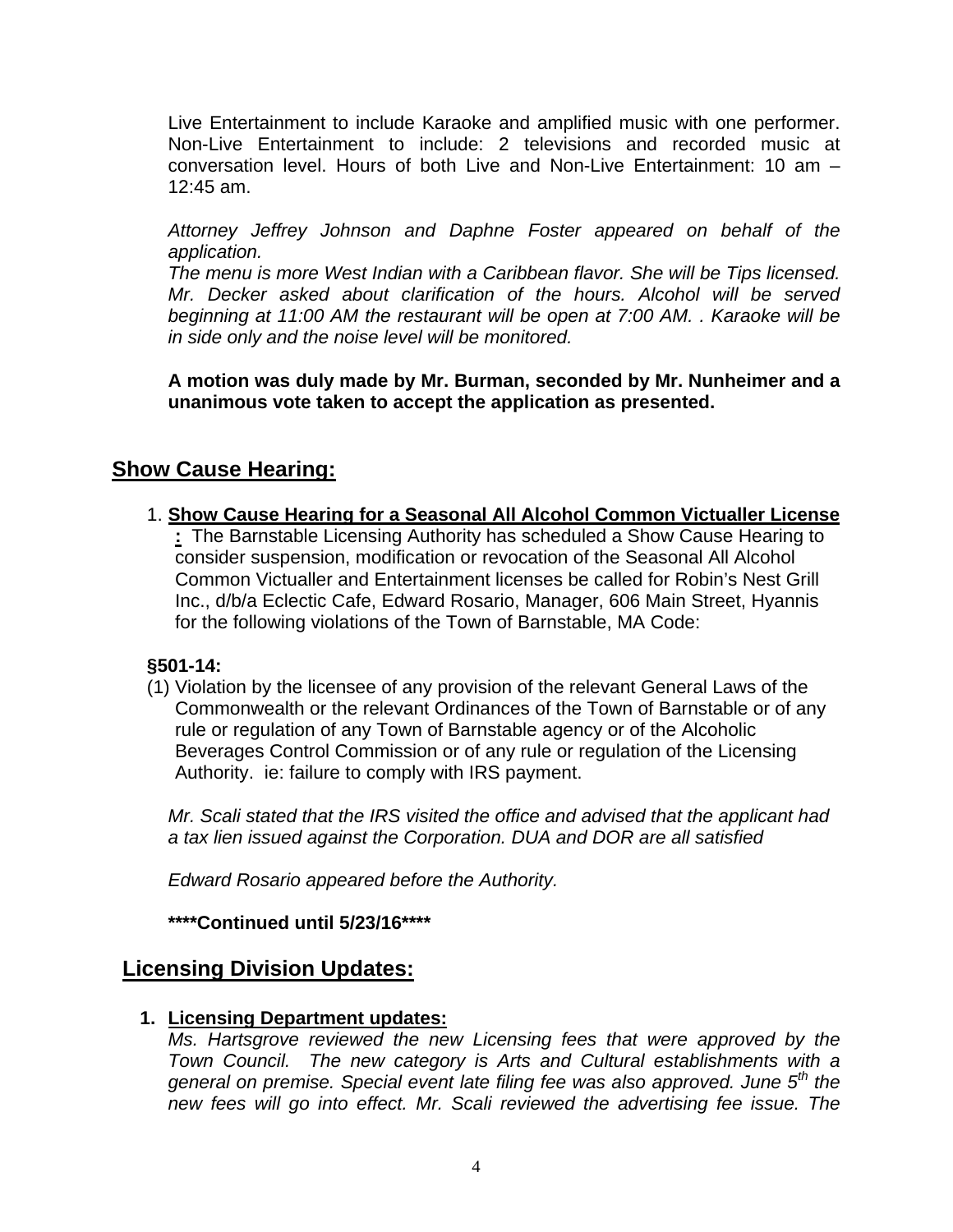*Licensing Authority now needs to add the policy of the applicant paying the advertising fee.* 

*2.* **Police Department updates:** *Lt. Murphy stated with some regret, Officer Estey has resigned from his position. The position will be refilled. Lt. Murphy will try and fill the void. The Brito property was able to contact the owner. Two of the 3 vehicles have been removed. Tim Ferreira's superior Court case. He will be pleading guilty and will be going to the House of Correction. Scotties Pizza larceny case was given pre-trial probation also he was given until June 1st for the completion of restitution.* 

**Work Session:** Town of Barnstable Rules and Regulations second work session.

*Ms. Hartsgrove stated that the ADA and handicap has been added under policy. We have 2 compliance meetings this Wednesday. We will review both current and proposed regulations for the Class I and Class II. Mr. Nunheimer would like to have one more Rules and Regulations work session. Trying to balance the regulatory issues with the compliance issues. The ADA policy is a policy not a guideline. Applications will be amended to have a Building Commissioner approval prior to public hearing. Next work session will be June 13, 2016.* 

*John Palmer from Luke's Liquors still concerned about the quick turnaround of 14 days we are already having a problem in Yarmouth. What is the significance of 502-1F. Mr. Scali asked are you proposing 30 days. We try to accommodate as many businesses as*  possible when we do our trainings. Mr. Scali has a concern of how quickly the summer *goes by. Ms. Hartsgrove suggested 21 days as a compromise.* 

Release of Executive Session Minutes, if any (0).And any other new business to come before the Licensing Authority.

**Matters not reasonably anticipated by the Chair** 

**The list of matters, are those reasonably anticipated by the president/chair, which may be discussed at the meeting. Not all items listed may in fact be discussed and other items not listed may in fact be discussed and other items not listed may also be brought up for discussion to the extent permitted by law. It is possible that if it so votes, the sub-committee may go into executive session. For your information the section of the M.G.L. that pertains to postings of meetings is as follows: Except in an emergency, in addition to any notice otherwise required by law, a public body shall post notice of every meeting at least 48 hours prior to such meeting, excluding Saturdays, Sundays and legal holidays. In an emergency, a public body shall post notice as soon as reasonably possible prior to such meeting. Notice shall be printed in a legible, easily understandable format and shall contain: the date, time and place of such meeting and a listing of topics that the chair reasonably anticipates will be discussed at the meeting. Meetings of a local public body, notice shall be filed with the municipal clerk, and posted in a manner conspicuously visible to the public at all hours in**